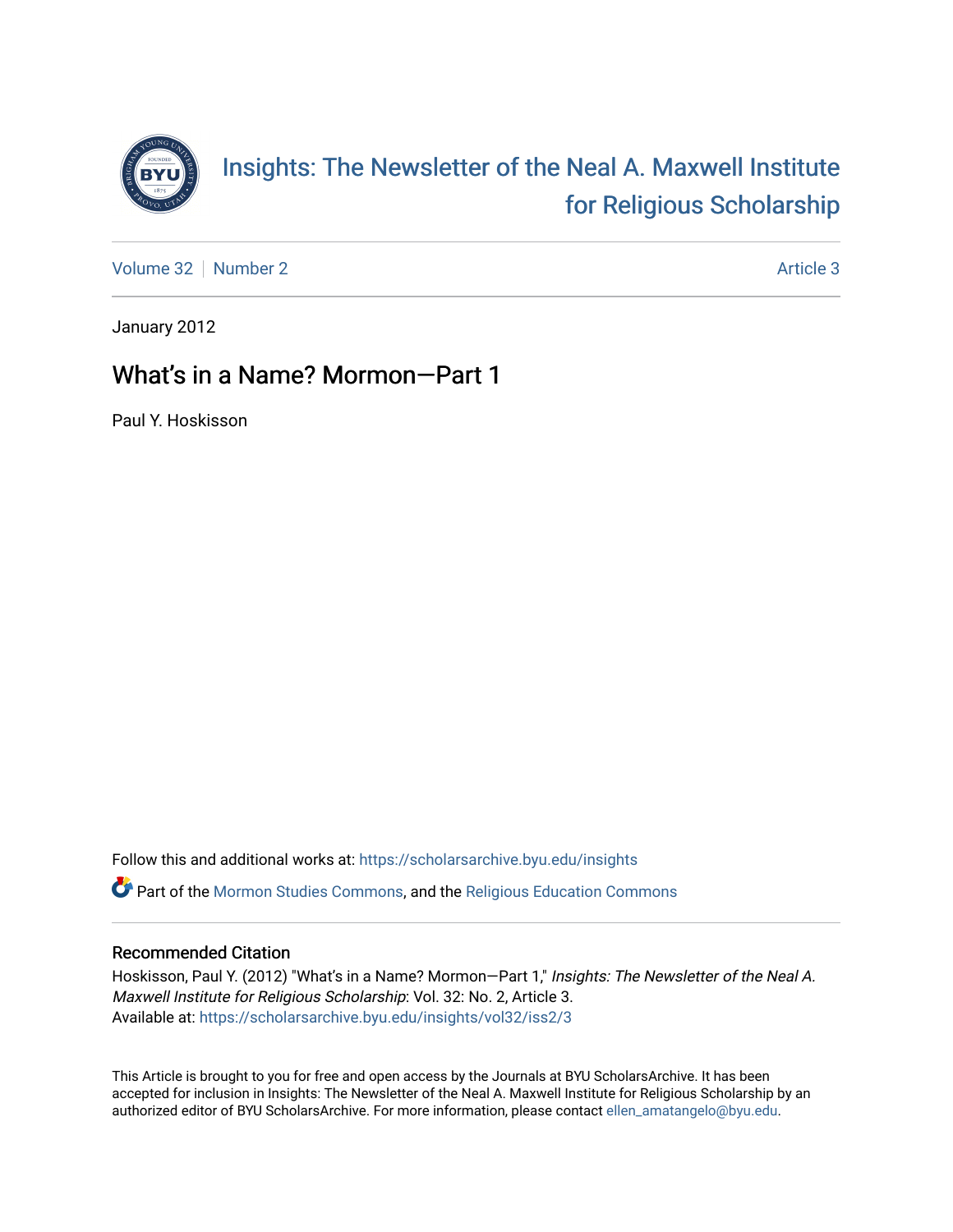# **What's in a Name? Mormon—Part 1**

Despite sporadic attempts to sideline the name *Mormon* in favor of "The Church of Jesus Christ of Latter-day Saints," it continues to be used as the most ubiquitous moniker for the Church. Members of the Church are known as "Mormons." It appears in the title of the keystone publication of the Restoration, *The Book of Mormon*. Within the book bearing this name, *Mormon* is, first of all, the name of the waters in the forest of Mormon (Mosiah 18:8; Alma 5:3) in the land of Mormon (Mosiah 18:30). Of course, *Mormon* is also the name of the military leader who abridged the Nephite records (Words of Mormon 1:1, 3; Mormon 1:1; 2:1).

Any serious discussion of the meaning of the name *Mormon* must begin by dealing with a passage in a letter attributed to the Prophet Joseph Smith and published in 1843 in the Latter-day Saint newspaper *Times and Seasons*. But first a probable explanation of why the letter was written in the first place is in order. In E. D. Howe's 1834 *Mormonism Unvailed*, it is claimed that "the word *Mormon*, the name given to his [Joseph Smith's] book, is the English termination of the Greek word '*Mormoo*,' which we find defined in an old, obsolete Dictionary, to mean '*bug-bear*, *hob-goblin*, *raw head, and bloody bones*.'"1 Almost any knowledgeable reader, even in 1834, would have recognized that this definition is not only fabricated but downright silly. Closer in time to the letter in question is this passage from a local Illinois newspaper in 1841: "I will here give you the signification of the word Mormon, and also, book of Mormon, which every person that has read a dictionary of the reformed Egyptian tongue knows to be correct. *Mormon*—A writer of wicked, absurd, fictitious nonsense, for evil purposes, to make sorcerers. *Book of Mormon*—A book of gross, fictitious nonsense, wrote by Mormon, for Gazelom's diabolical purposes. *Mormons*— Anciently in Egypt—a set of black-legs, thieves, robbers, and murderers."2 This satirical attempt to define *Mormon* is even more fanciful and absurd than E. D. Howe's. Such doggerel regarding *Mormon* became the standard fare in the yellow journalism of the times. But no matter how outdated and fetid the nonsense, a reply seems to

have been the reason for writing the letter that was published in 1843 in the *Times and Seasons*. And now the letter, which was printed over the name of the Prophet:

I may safely say that the word Mormon stands independent of the learning and wisdom of this generation.—Before I give a definition, however, to the word, let me say that the Bible in its widest sense, means *good*; for the Savior says according to the gospel of John, "I am the *good* shepherd;" and it will not be beyond the common use of terms, to say that good is among the most important in use, and though known by various names in different languages, still its meaning is the same, and is ever in opposition to *bad*. We say from the Saxon, *good*; the Dane, *god*; the Goth, *goda*; the German, *gut*; the Dutch, *goed*; the Latin, *bonus*; the Greek, *kalos*; the Hebrew, *tob*; and the Egyptian, *mon*. Hence, with the addition of *more*, or the contraction, *mor*, we have the word Mormon; which means, literally, *more good.*<sup>3</sup>

It is possible that the tone of the letter was meant to ape the flippant anti-Mormon literature of the previous ten years. After all, satire is a tempting retort to satire. And though some of the letter might be an application of *lex talionis* (an eye for an eye), there is a more salient crux that needs to be addressed.

The first issue with this statement is that we are not certain Joseph Smith is responsible for all the content. The Prophet's journal entry for May 20, 1843, reads, "In the office heard Bro Phelps read a deffinition of the Word Mormon— More-Good—corrected and sent to press."4 Unfortunately, not enough information is given to determine which parts of the letter published over Joseph's name stem from W. W. Phelps and which parts Joseph corrected. What is certain is that Joseph was not the original or sole author, that he made changes in the text, and that he gave approval to have it published over his name. This was not the first or last time that Phelps was a ghostwriter for Joseph.5

B. H. Roberts, when compiling the *History of the Church*, also "found evidence that the editor of *Times and Seasons*, W. W. Phelps, rather than Joseph Smith, wrote this paragraph and that it